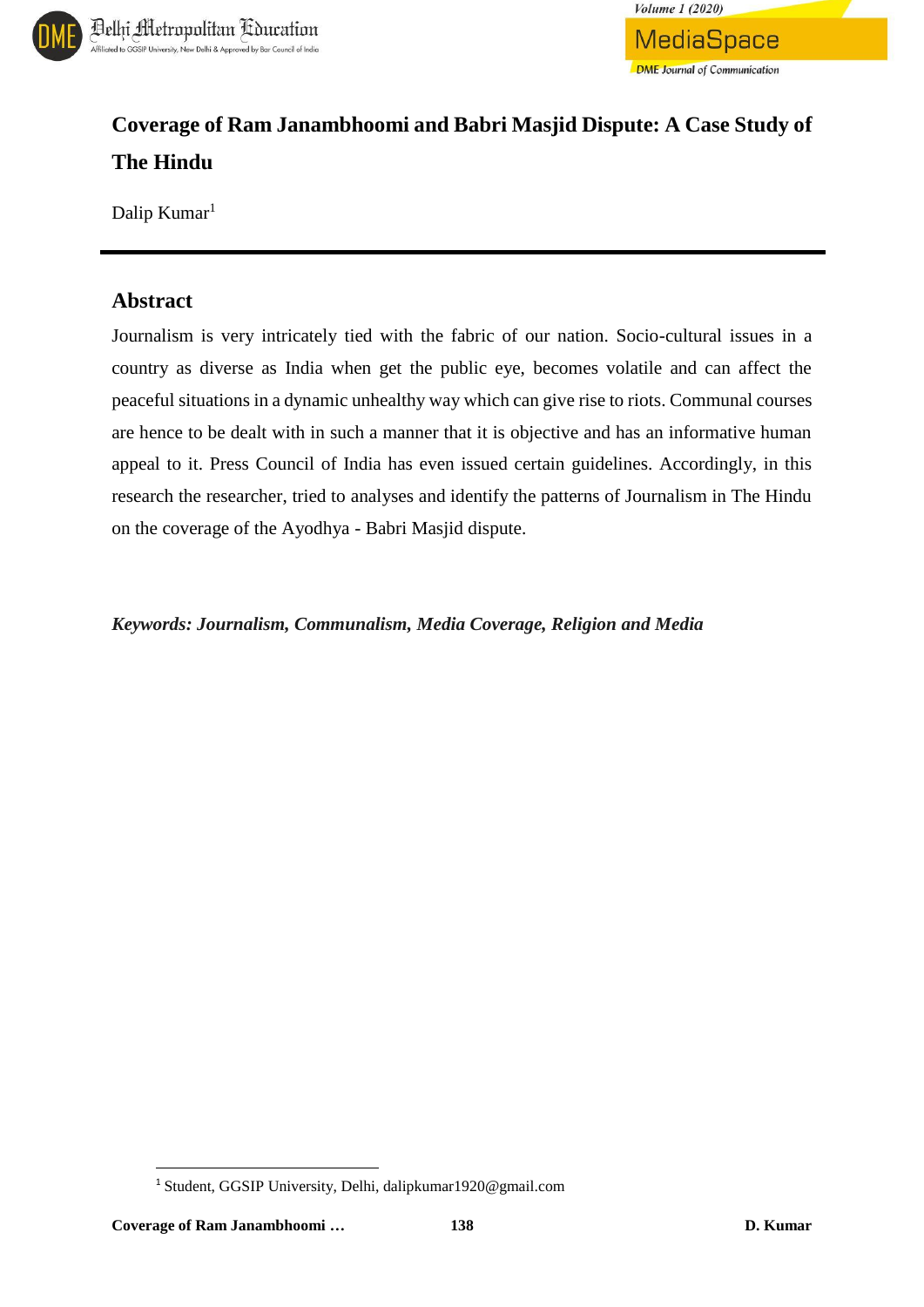

# **1. Introduction**

The relationship between the press and socio-political developments has been analysed and debated all over the world and has been a recurrent theme in media effects studies

Even though the term "press" is now somewhat outdated and has largely been replaced by the more common "news media" to refer to both print and electronic journalism, its role has been no less controversial or fascinating than it was near the end of the 18th century when the English statesman Edmund Burke deprecatingly coined the term "the Fourth Estate", Since then the news media have never been far from controversy.

While the role of mass media in a conflict situation is well-documented, there is a need to understand their role in specific national crisis like what India encountered in the last quarter of 1990. Did the news media's response stand up to the expectations of at least their audience, if not the masses at large? Did they provide The Ram Janam Bhoomi and Babri Masjid Case is in the Public Eye and constant forum of discussion since the date of demolition. The coverage of this case is rather long and the discussion has shifted from "A Dispute of Property" to a "Dispute of Faith". Media has not only acted as a forum of discussion but also sensationalized the issue bringing forth only the concerns of one party at a point of time. A poster of Delhi Journalism read about the case, necessary information vital for comprehending the issues facing them? Did media coverage help in creating more awareness about the problem of caste and communalism, or did they helped in inflaming the passions of different groups? How objective was their coverage?

These and many other questions immediately come to the fore. Answers are not easily forthcoming. The two basic problems being, the diverse nature of events occurring in different parts of the country, relating to the same issue, and the inherent pluralism present in India's media structure.

#### *Communalism becoming news is not Dangerous, News becoming Communal is.*

According to Mukul Sharma, "The Hindu Right and The Narrative of Hindutva was created on the myth of a continuous, thousand year struggle of Hindus and Muslims and the treatment of Muslims as aliens and is massively contributed and exaggerated by the Media and News." The biased role played by Hindi newspapers in reporting and documenting the Ram Janmabhoomi- Babri mosque controversy damaged their image. Many studies show clear linkages between the Hindi press and the production and sustenance of a communal discourse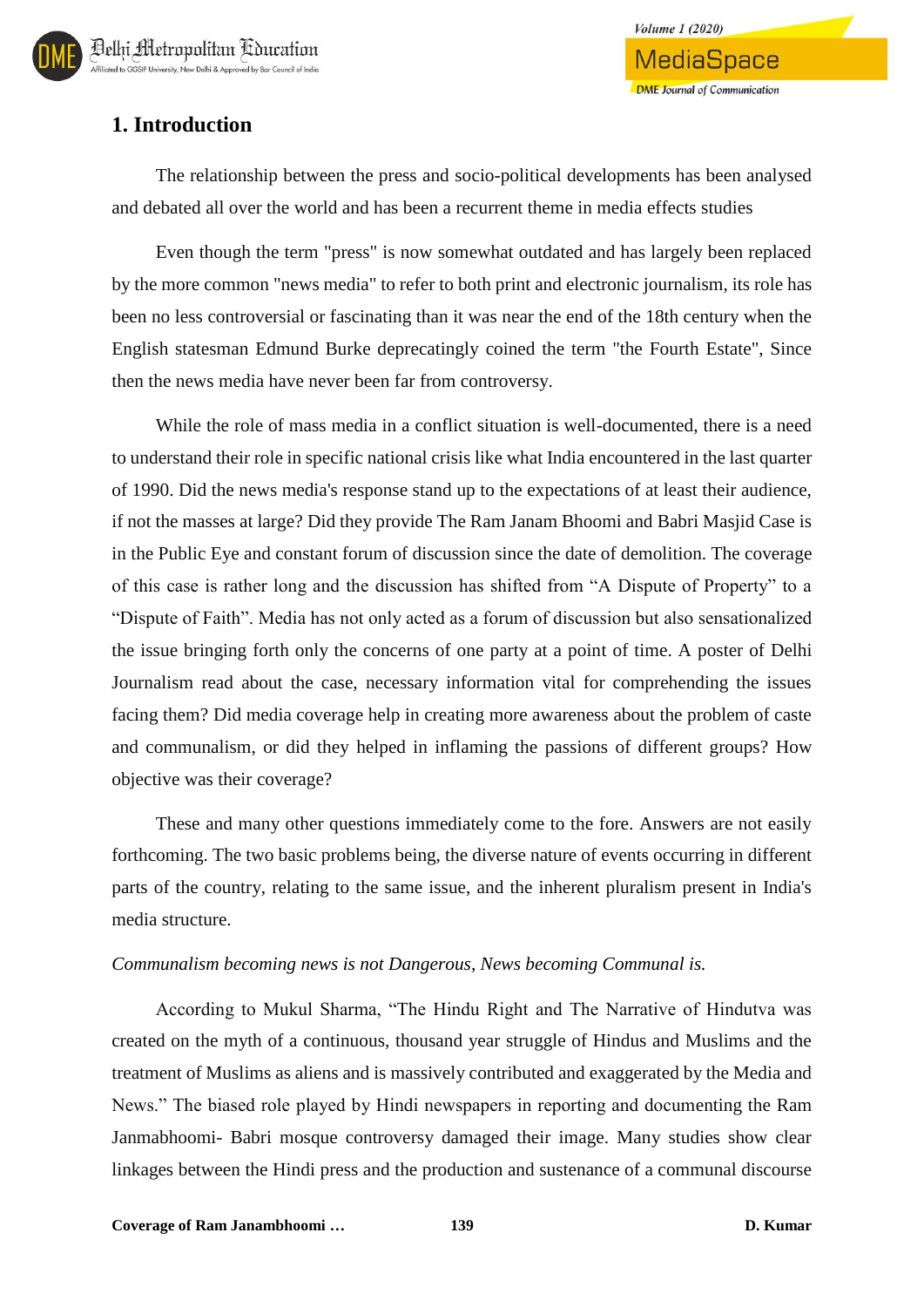

(Nandy et al 1995, Engineer 1991, Rajagopal 2001, Hasan 1998). In its December 1991 Ayodhya Judgment, the Press Council of India also criticized the Hindi press for & quote offending the canons of journalistic ethics; (Press Council of India 1991: 338-39).

Some have criticized the then prevalent media for fanning communal flames, and this includes the Press Council of India and several senior journalists, while others have lauded the bravery of those journalists who stood their ground in Ayodhya while being under constant, mortal attack.

One news item, dated March 21, 1987, reports that Hindu religious gurus are travelling in Punjab appealing Hindus to take up arms for Ram Mandir. But the report also goes on to state that people there didn't really show any warmth to these ideas.

An edit piece in a Hindi newspaper names outfits like 'Bajrang Dal' and 'Shiv Sena' and holds them responsible for spewing 'a certain type of hatred in society.' In the article titled 'Hindutva ko samajhna zaruri hai,' published on September 5, 1986, the writer says that these outfits 'have neither studied Hindutva, nor Islam nor Humanism nor any other type of thought.'

The Ram Janam Bhoomi Case is an extremely sensitive case and it's reporting and coverage should be done in an extremely sensitive manner so as to not incite communal violence and disharmony in the country and amongst the population. Some of the implications of the sensationalising of the case would include:

Political: The Ram Janam Bhoomi case gained mileage only after a Rath Yatra done by L.K. Advani. Even today Political Leaders in their different speeches use this as "an issue" for votes. It really isn't a question of Heritage.

Sociological: The Ram Janam Bhoomi case will somewhat, shift the sociological thread of the country as this case has become about faith and unity and is not as isolated as one would think.

The Case is in court for years and is to be decided this year. A five-judge constitution bench headed by Chief Justice Ranjan Gogoi heard the matter February 26 and advocated an amicable resolution to the Ram Mandir case through mediation.

The apex court in its observation favoured peaceful dialogue to solve the contentious issue. Justice S A Bobde proposed the suggestion while hearing the case and quoted that we are considering the possibility of healing relations between the two communities. We, as a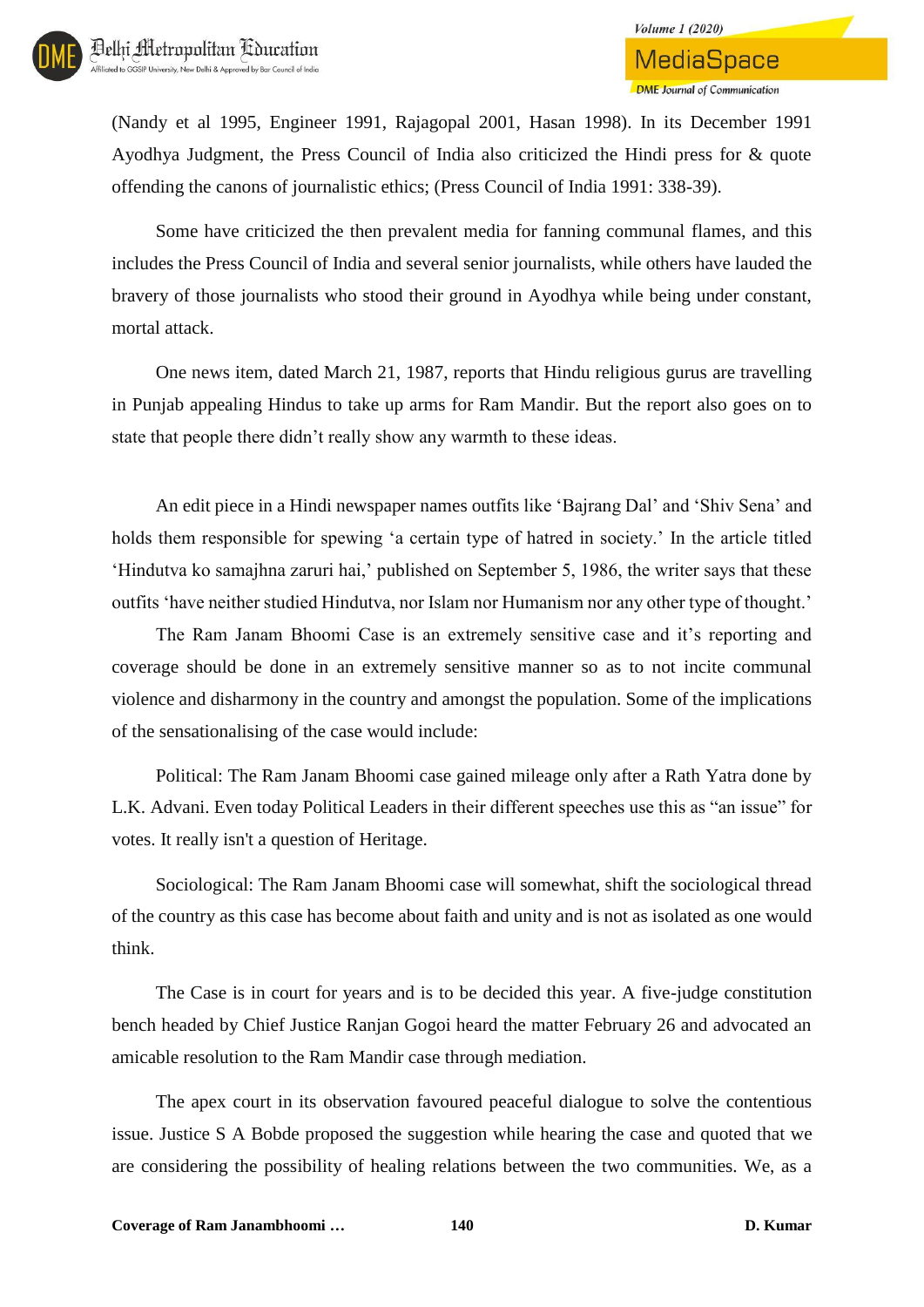court, can only decide the property issue. He also mentioned media should play a responsible role and motivate communal harmony rather than the opposite.

Guidelines Issued by the Press Council on January 21-22, 1993 in the Wake of the Ram Janambhoomi-Babri Masjid Dispute Guidelines for guarding against the commission of the following journalistic improprieties and unethicality.

a. Distortion or exaggeration of facts or incidents in relation to communal matters or giving currency to unverified rumours, suspicions or inferences as if they were facts and base their comments on them.

b. Employment of intemperate or unrestrained language in the presentation of news or views, even as a piece of literary flourish or for the purpose of rhetoric or emphasis.

c. Encouraging or condoning violence even in the face of provocation as a means of obtaining redress of grievance whether the same be genuine or not.

d. While it is the legitimate function of the Press to draw attention to the genuine and legitimate grievances of any community with a view to having the same redressed by all peaceful legal and legitimate means, it is improper and a breach of journalistic ethics to invent grievances, or to exaggerate real grievances, as these tend to promote communal ill-feeling and accentuate discord.

e. Scurrilous and untrue attacks on communities, or individuals, particularly when this is accompanied by charges attributing misconduct to them as due to their being members of a particular community or caste.

f. Falsely giving a communal colour to incidents which might occur in which members of different communities happen to be involved.

g. Emphasising matters that are apt to produce communal hatred or ill-will, or fostering feelings of distrust between communities.

h. Publishing alarming news which are in substance untrue or make provocative comments on such news or even otherwise calculated to embitter relations between different communities or regional or linguistic groups.

i. Exaggerating actual happenings to achieve sensationalism and publication of news which adversely affect communal harmony with banner headlines or distinctive types.

j. Making disrespectful, derogatory or insulting remarks on or reference to the different religions or faiths or their founders. The focus of this paper is to do the content analysis on the coverage of Ayodhya verdict in Supreme Court by The Hindu Newspaper.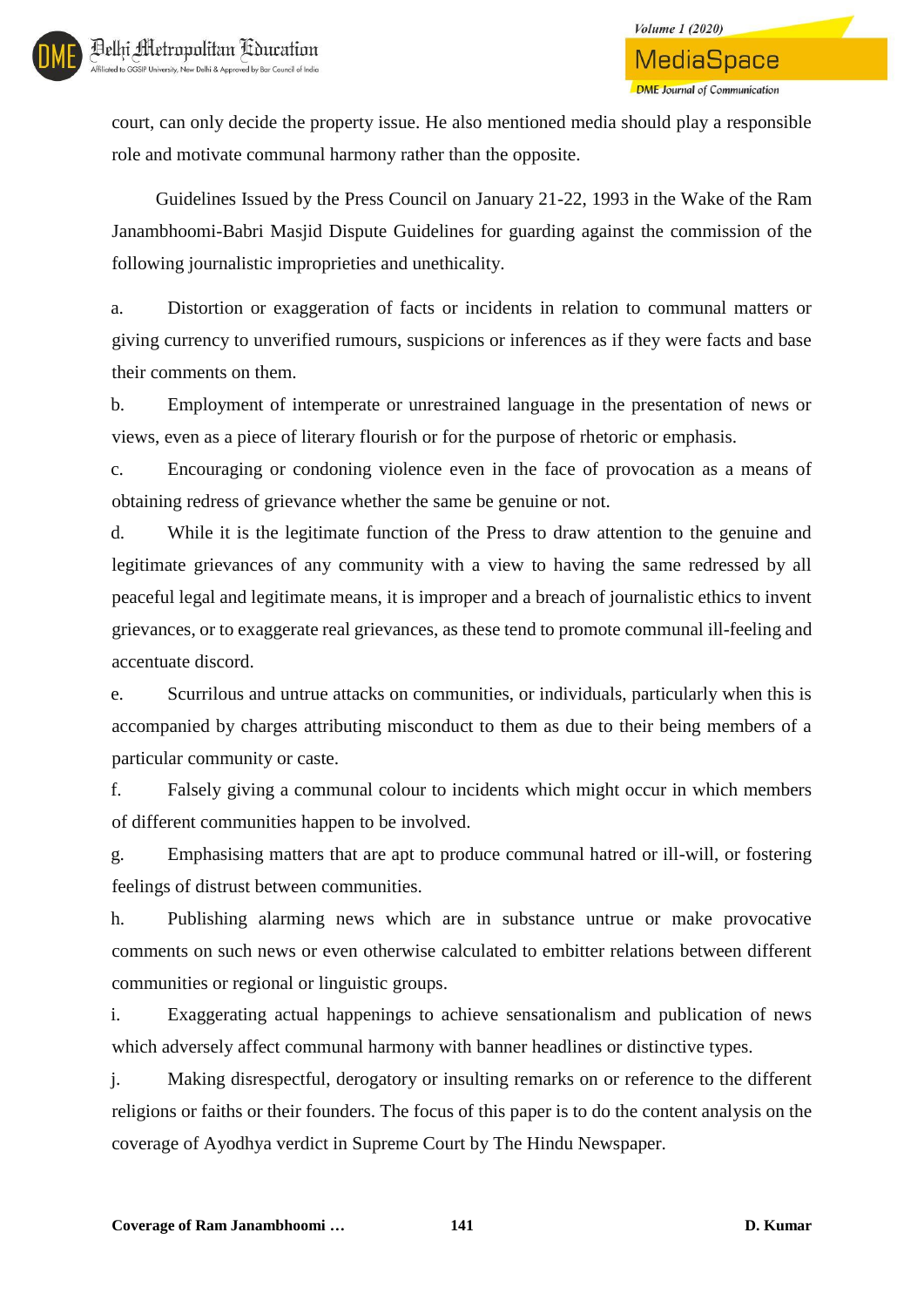

# **2. Literature review**

In an interview with journalist Karan Thapar, former prime minister Atal Bihari Vajpayee details the events that followed after the Babri Masjid demolition in December of 1992:

"*I wanted to resign from the Lok Sabha because I had to defy the Chair. It never happened that when a Speaker was on his feet I persisted in saying something but it happened that day. Congress, Left, friends of Left parties did not allow me to speak," Vajpayee says while talking about the day after the Babri Masjid demolition in 1992. "The Speaker wanted me to make my submission. But the next day, the situation reached such a boiling point that on behalf of the party I had to say something. Because I became the spokesperson after the arrest of Mr Advani. But the Speaker did not allow me and in a way I defied him."*

The Ramjanmabhumi-Babri Masjid issue prove to be much contentious for about a decade in Indian politics of mobilizing Hindu votes. It fractured and polarized the Indian voters along religious lines as never before. The BJP used it for winning and never tried to build the temple once it came to power. Also, the judicial processes are so tardy in our country that despite great urgency it never delivered its judgement on time.

Religious imagination and fervour have served to make up for a deficit of rationality, logic and historical evidence, with clerics turning into historians and judges becoming clerics. A close examination of the judgment shows much of it stands on flimsy legal grounds, and it would hardly be tenable if not supported by some very specious reasoning.

With great respect to the Allahabad High Court, it is not the presence of Marxists, real or suspected, but the absence of non-Marxists like Sankalia, excelling in their craft and undoubtedly independent, that holds the key to understanding the crisis that the archaeology of Ayodhya faces today. "I had not intended to be an iconoclast", Sankalia writes in his memoir Born for Archaeology, "nor am I a self-appointed critic of century-old beliefs of our people, but the distortions of truth I hate".

"The role of the media in preventing the escalation of social conflict Instead of merely reporting and analysing it once it erupts has been sadly neglected, certainly in situations of communal tensions".

Even a seasoned journalist like N. Ram of The Hindu, speaking on the present role of the media feels: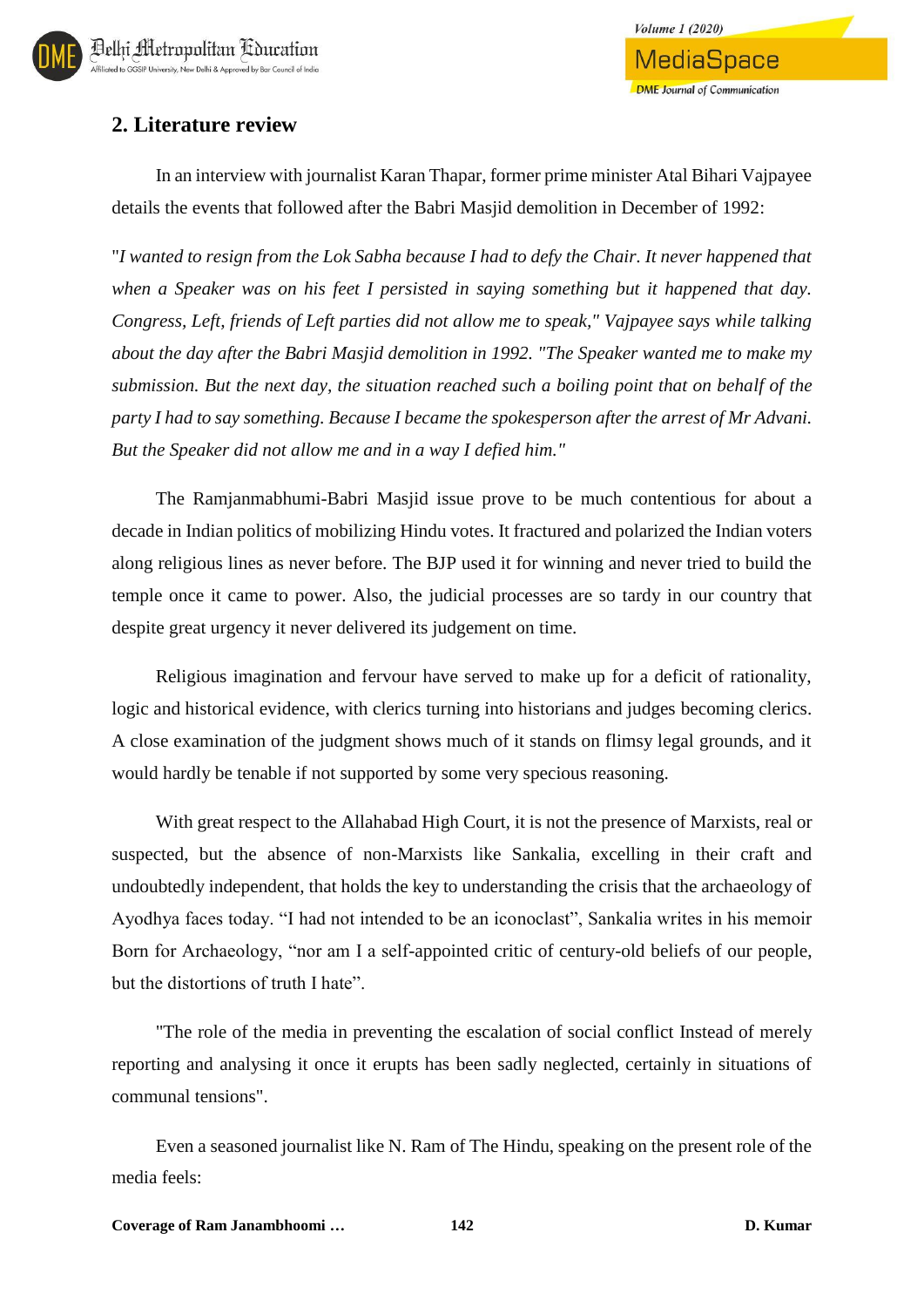"...*the role of the media has been characterised by a great deal of froth and dilettantism in relation to what is clearly media's business - reporting, providing background on and analysing and, indeed, providing some kind of value judgement or assessment of the prevailing communal situation… many of us (journalists) are dis-satisfied and share some of the serious misgivings about the journalistic response to the communal phenomenon and the challenge of building harmony and secularism" (N. Ram)*

News Media are instruments for gaining public attention and, therefore, are seen as a resource by the different segments of the community seeking to gain or maintain a particular position of social and political power.

Questions of legitimacy often become central to a controversy. Newspapers and other mass media, if they report a conflict at all, contribute to the legitimation of the conflict and/or certain points of view that are part of the conflict. In effect, any mention of a conflict by a newspaper has consequences for legitimation (Nnaemeka, 1976). The very recognition of a conflict confers a new status to the issue, even if the news story (or editorial) contains negative references to individuals or groups that are party to the controversy.

How the news media could be used for the sake of gaining legitimacy could be seen in the way many English and Hindi dailies and periodicals gave the names of the 'Kar Sevaks' who died in police firing in Ayodhya on October 30, 1990 and later on November 2, 1990, during the storming of Babri Masjid. These people were termed as "martyrs". Now, Frontline has come out with an investigative story "When the 'dead\* came back" describing how the VHP list of "martyrs" given to the press and lapped up by them, included many names of persons who were actually alive, and some who died later, but not on the day claimed by VHP and reported by the Press. This report by Venkitesh Ramakrishnan and S.P. Singh, brings to light the fact that in the heat of the controversy, the news media can also fall prey to such jugglery.

### **3. Problem Statement**

Religion and symbols related to religion in India is a sensitive topic and should be dealt with great care. A lot of criticism is done of the way Indian media treats issues related to communal harmony in the country. This research aims to analyse the way Ayodhya-Babri Masjid issue is dealt with in Print Media for which The Hindu is selected.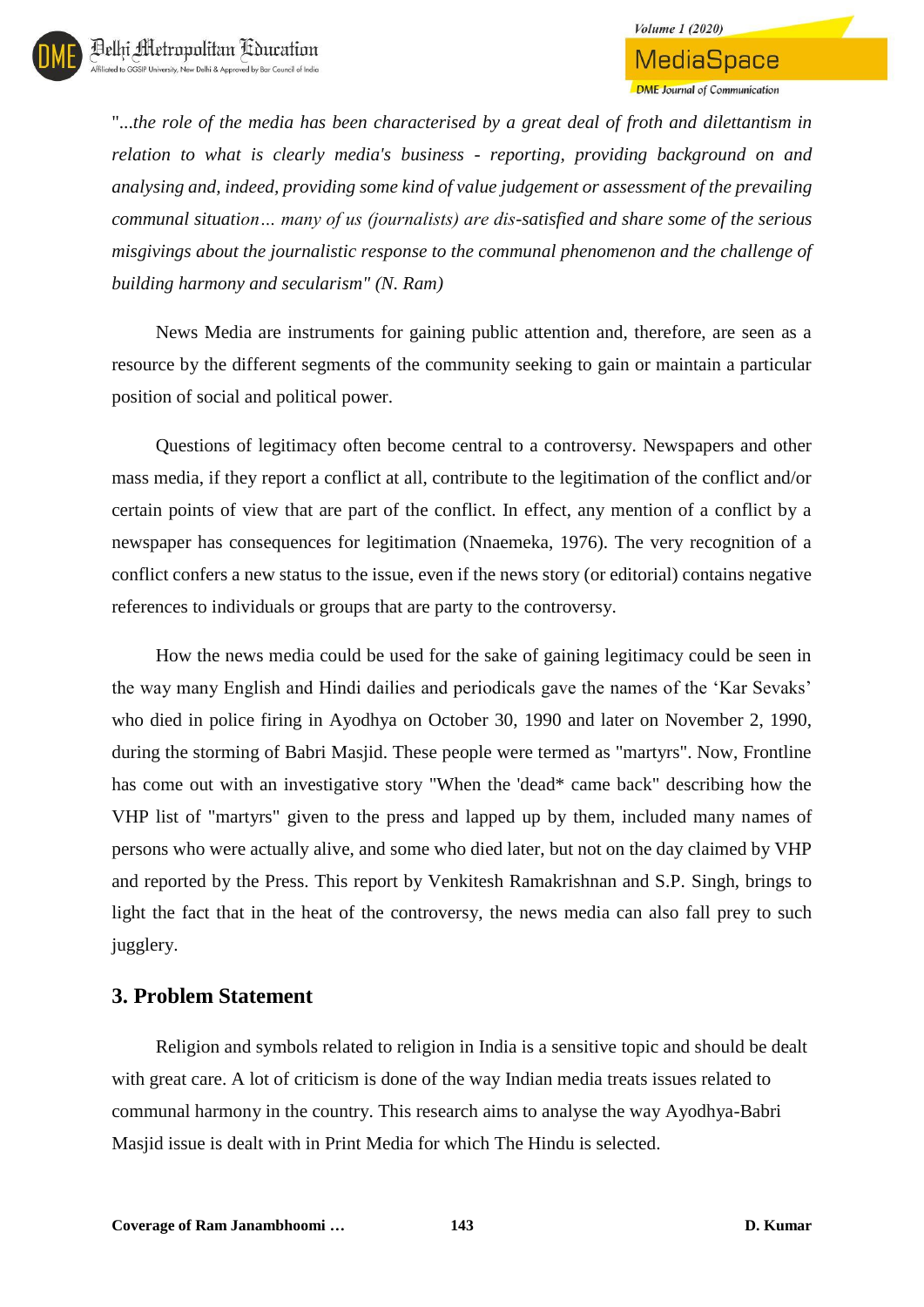# **4. Objective**

To examine the treatment of the story as covered in Hindu and apply it on the norms issued by the Press Council of India related to coverage of an issue with communal colour to it.

# **5. Methodology**

I have done the content analysis through a log sheet based on pre decided paradigms. Paradigms are chosen on the basis of previous researches.

Berelson (1952) suggested five main purposes of content analysis as follows:

- a. To describe substance characteristics of message content;
- b. To describe form characteristics of message content;
- c. To make inferences to producers of content;
- d. To make inferences to audiences of content;
- e. To predict the effects of content on audiences.

On the basis of the research done by, Campell Pennebaker (2003) and Maring (2005) following parameters were selected:

- a. Number of Articles
- b. Metaphor/Adjective
- c. Tone
- d. Viewpoint
- e. Statement
- f. Human Element

Analysis is done of a print media medium i.e. The Hindu. The Hindu is selected because it is considered to have an objective reporting style and is prescribed for the preparation of various Competition Exams like CSAT and other exams.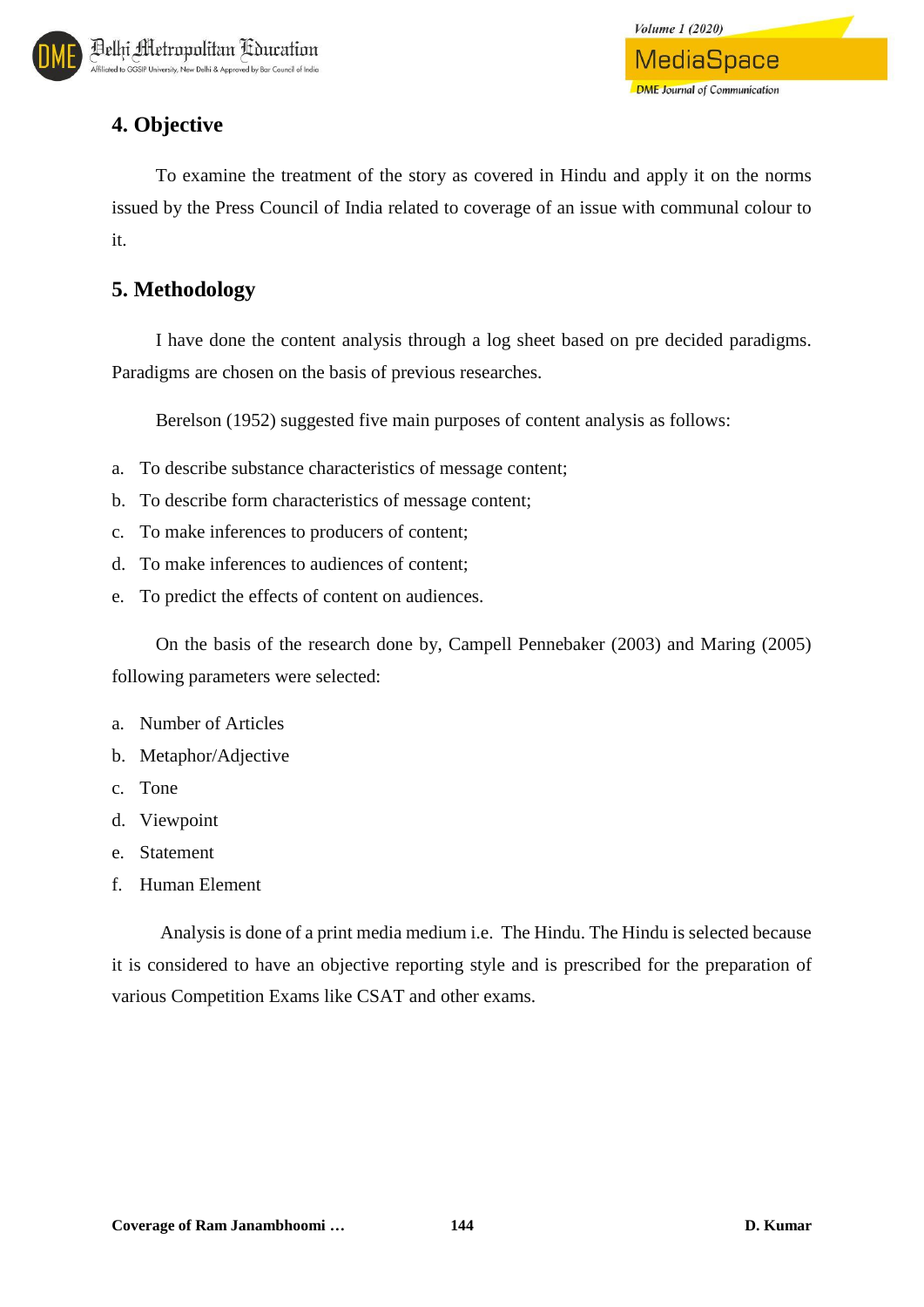



# **6. Results**

### **Table 1: Log sheet**

| Date           | Number                        | Metaphor/Adjective                                 | Tone        | Viewpoint   | Statement   | Human   |
|----------------|-------------------------------|----------------------------------------------------|-------------|-------------|-------------|---------|
|                | of                            |                                                    |             |             |             | element |
|                | Articles                      |                                                    |             |             |             |         |
|                |                               |                                                    |             |             |             |         |
| 6              | $\mathbf{1}$                  | $\blacksquare$                                     | Informative | Objective   | Informative | No      |
| Nov            |                               |                                                    |             |             |             |         |
| 2019           | <b>News</b>                   |                                                    |             | Peace       | Directive   |         |
|                | Piece                         |                                                    |             | Appeal      |             |         |
|                |                               |                                                    |             |             |             |         |
| $\overline{7}$ | $\mathbf{1}$                  | $\overline{\phantom{0}}$                           | Informative | Objective   | Directive,  | Yes     |
| Nov            | <b>News</b>                   |                                                    |             | Peace       | affirmative |         |
| 2019           |                               |                                                    |             |             |             |         |
|                | Piece                         |                                                    |             | Appeal      |             |         |
| 8              | <b>News</b><br>2              | "vulnerable area", "Riot                           | Peace       | Informative | Informative | No      |
| Nov            | Pieces                        | control scheme"                                    | Appeal      |             |             |         |
| 2019           |                               |                                                    |             | Objective   | Directive   |         |
|                |                               | "Access Control"                                   |             |             |             |         |
|                |                               |                                                    |             |             | Affirmative |         |
|                |                               | "Transportation Plans"                             |             |             | Emotion     |         |
|                |                               |                                                    |             |             |             |         |
|                |                               | "Ram ki Nagri"                                     |             |             | Provoking   |         |
|                |                               | Jamuni<br>"Ganga                                   |             |             |             |         |
|                |                               | Tehzeeb"                                           |             |             |             |         |
|                |                               |                                                    |             |             |             |         |
|                |                               |                                                    |             |             |             |         |
| 9              | <b>News</b><br>$\overline{2}$ | $\alpha$ <sup>cc</sup> to<br>heal<br>hearts<br>and | Informative | Objective   | Emotion     | Yes     |
| Nov            | Pieces                        | minds"                                             |             | Directive   | Provoking,  |         |
| 2019           |                               |                                                    |             |             |             |         |
|                |                               | "fear"                                             |             |             | Directive   |         |
| 10             | 33 News                       | "Rule of Law"                                      | Informative | Objective   | Emotion     | Yes     |
|                |                               |                                                    |             |             |             |         |
| Nov            | Pieces                        | "Public Workshop"                                  | Objective   | Informative | Provoking   |         |
| 2019           |                               |                                                    |             |             |             |         |
|                |                               | "Jai Shri Ram"                                     | Directive   | Peace       | Affirmative |         |
|                |                               |                                                    |             | Appeal      |             |         |
|                |                               |                                                    |             |             | Directive   |         |
|                |                               |                                                    |             |             |             |         |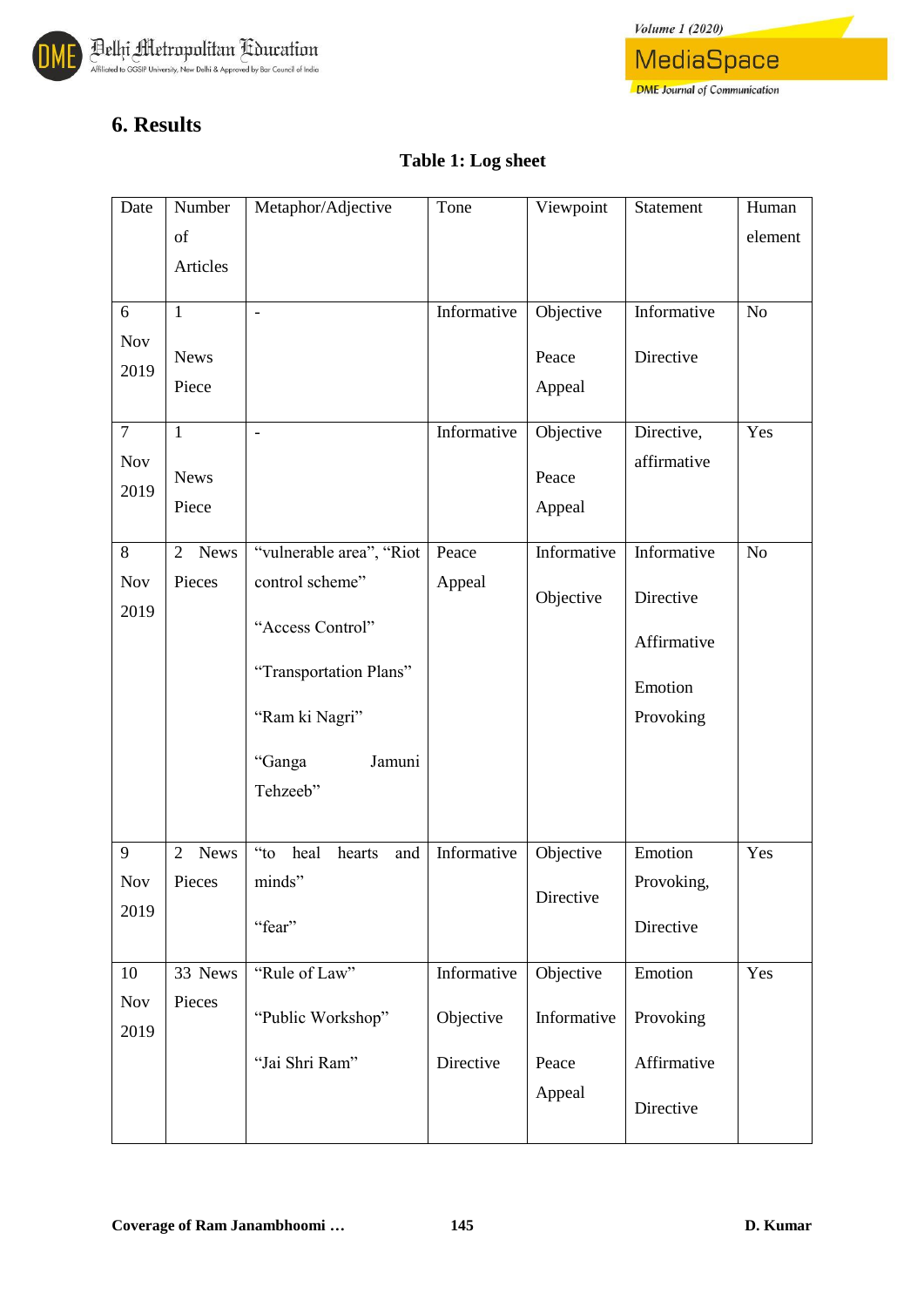*Volume 1 (2020)* 



**MediaSpace** DME Journal of Communication

| $11\,$             | $\overline{2}$              | "religious leaders and                          | Critical                       | Critical                   | Informative             | N <sub>o</sub> |
|--------------------|-----------------------------|-------------------------------------------------|--------------------------------|----------------------------|-------------------------|----------------|
| Nov<br>2019        | Editorial<br>1 News         | intellectuals"                                  | Informative<br>Peace<br>Appeal | View<br>Analytical<br>view | Analytical<br>Directive |                |
| 12                 | 1 News                      | $\overline{a}$                                  | Informative                    | Informative                | Informative,            | Yes            |
| <b>Nov</b><br>2019 | $\mathbf{1}$<br>Opinion     |                                                 | Directive                      | Objective                  | Comparative,            |                |
|                    |                             |                                                 | Critical                       | Critical                   | Emotion                 |                |
|                    | $\mathbf{1}$<br>Editorial   |                                                 |                                | Analytical                 | Provoking               |                |
|                    |                             |                                                 |                                |                            | Affirmative             |                |
|                    |                             |                                                 |                                |                            |                         |                |
| 13                 | <b>News</b><br>$\mathbf{1}$ | Religious Character                             | Informative                    | Peace                      | Peace                   | Yes            |
| <b>Nov</b>         | piece                       | Martyr                                          |                                | appeal                     | Directive               |                |
| 2019               |                             | Dharmik Senani                                  |                                | Informative                |                         |                |
| 14                 | 1 News                      | Peethadishwar                                   | Information                    | Request                    | Emotion                 | Yes            |
| <b>Nov</b>         |                             |                                                 |                                | Appeal                     | Provoking               |                |
| 2019               |                             |                                                 | Objective                      |                            |                         |                |
| 15                 | 1                           | "Garbha<br>Griha",<br>$a^2$                     | Critical                       | Critical                   | Informative             | Yes            |
| Nov<br>2019        | Editorial                   | preponderance<br>of<br>probabilities", "miracle |                                | Informative                | Critical                |                |
|                    |                             | of complete justice",                           |                                |                            | Emotion                 |                |
|                    |                             | "matsya nyaya"                                  |                                |                            | Provoking               |                |

**Source: Author's Compilation**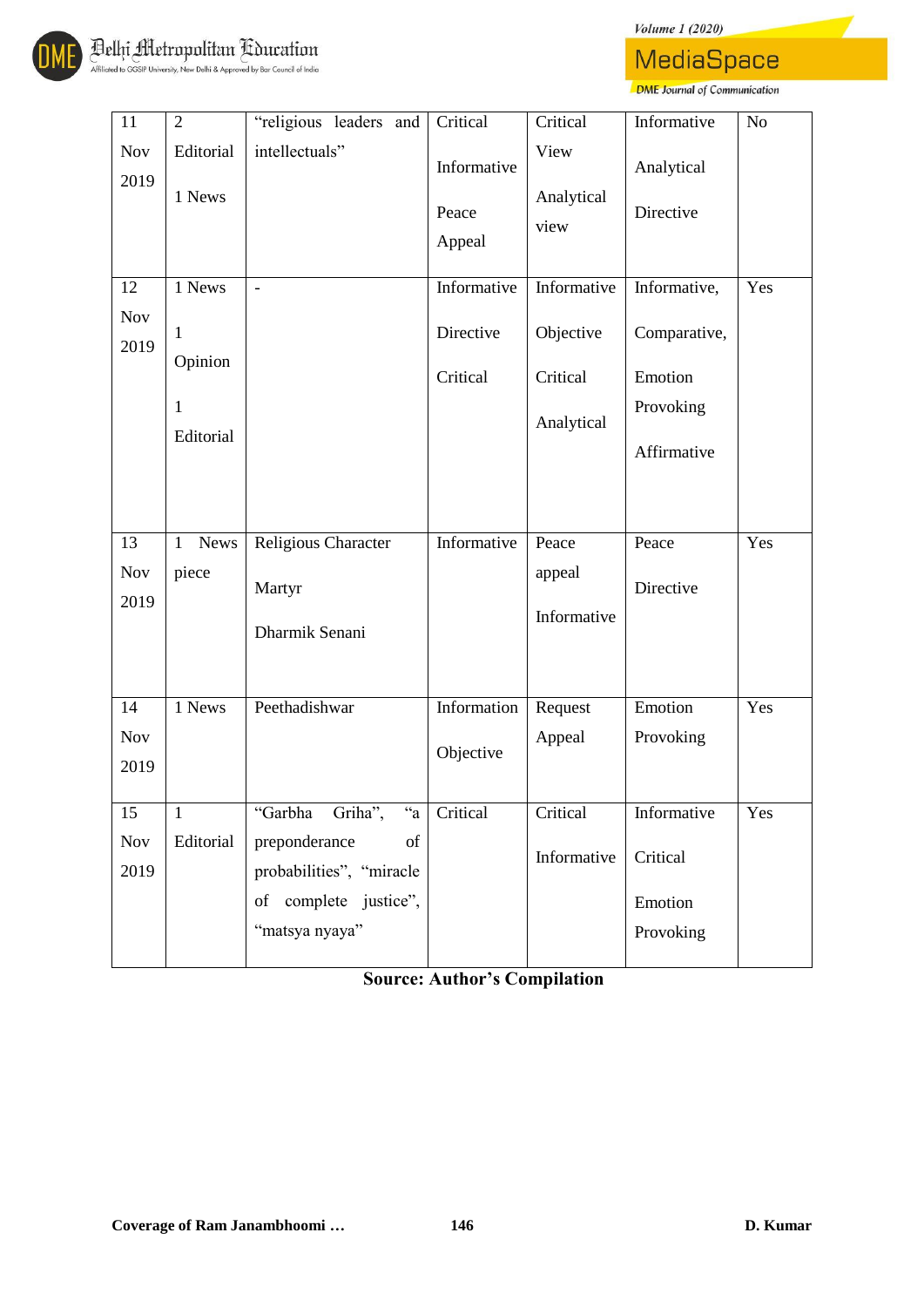### **7. Discussion and Analysis of Log Sheet**

- a. On November 6, there was 1 news piece published, the article written in an Objective manner and Peace Appeal was used "all agreed that whatever be the verdict of Supreme Court it would not be allowed to disturb the communal harmony and peace".
- b. On November 7, there was 1 news piece published, the article written in an objective manner and "this statement was issued by Mr. Madani at a press briefing where he said no matter which way the judgment goes, we have to abide by the law and maintain peace. If there is no peace, the idea of a united country is lost". This statement is appealing for peace in the nation and on similar grounds Mohan Bhagwat issued the statement the court's judgment would be final which against peace appeal and also directive in nature.
- c. On November 8, there were two news pieces. The tone that includes that the Hindu took was informative in nature and published statement issued which were directive in nature for instance. Acc. To The Hindu, a senior govt. official quoted "we have sent an advisory to all the states and asking them to keep a watch on law and order as the verdict is set to be announced. Hindu also mentioned UP cm Yogi Aadityanath held a video conference with police officers, in charge of all the districts and review with the security".
- d. On November 9, there were 2 news pieces out of which informative tone is used and directive statements were published. The informative tone was published in such a manner that data was presented. It also used peace appeal and statements where thing like, "to heal hearts". The tone was also directive in nature as Hindu published and I quote "calling for peace and harmony in the country is requested". All are appealed for peace and unity which is sentiment that should be predominant.
- e. On the 10th of November, the paper was rather full of articles as it was a day after the verdict and about 33 articles were published.

The articles were based on:

#### **7.1 News/Information:**

The news pieces published were based on and objective informative tone. Crisp objective headlines were written, for instance the banner headline, read, "Temple at dispute site, mosque within Ayodhya, rules SC" which summarises the situation. Sentences like, "The Constitution Bench of the Supreme Court on Saturday permitted, the construction of a temple at the site where the Babri Masjid once stood, and asked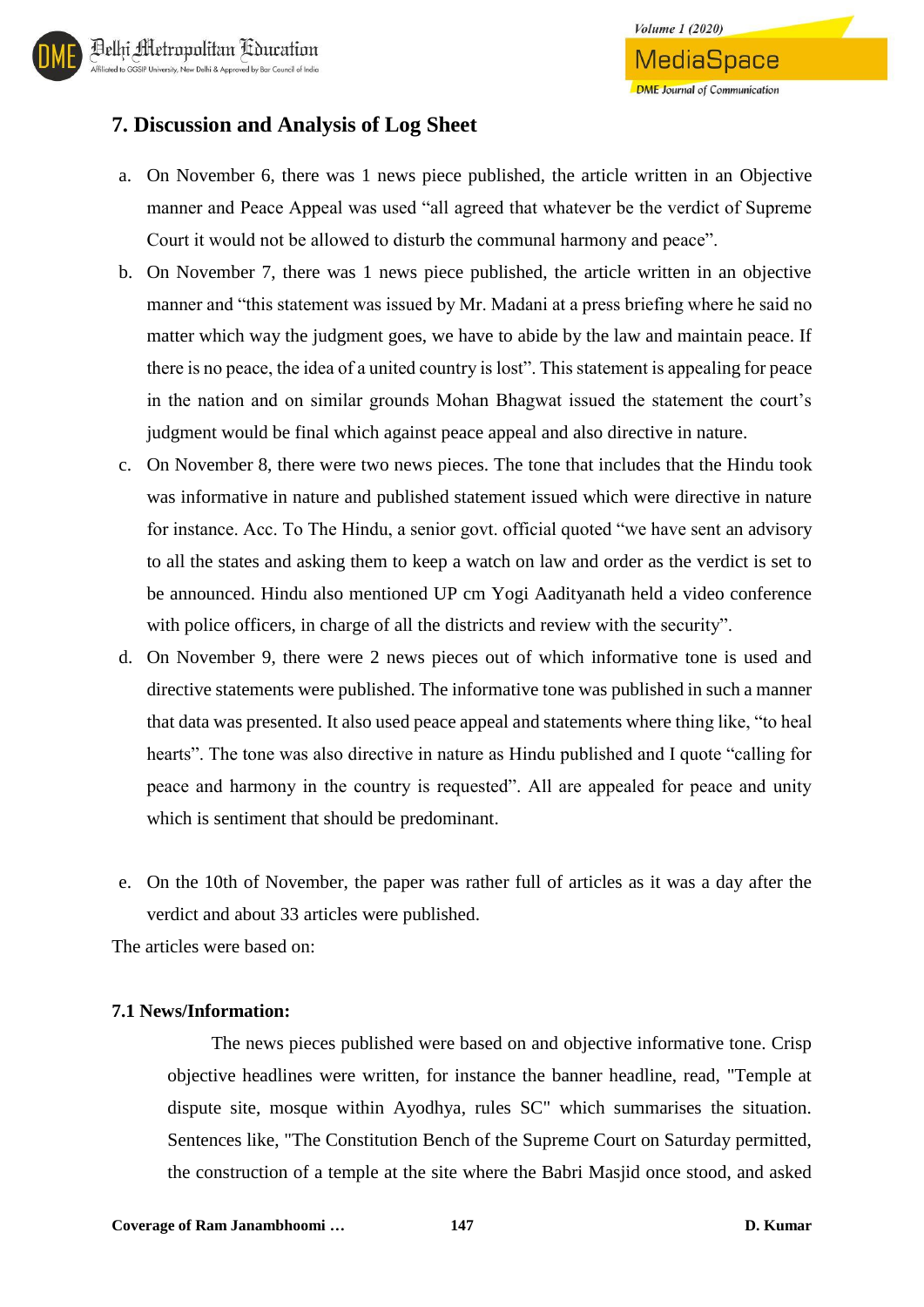

the government to allot a permanent and suitable, 5 acre plot to Muslims to construct a Mosque in Ayodhya. Most articles were objective in nature and trying to summarize the situation with facts.

#### **7.2 Peace Appeal:**

Understanding the seriousness of the issue various articles were written in a manner, where Peace was appealed for. Statements issued by authorities were published, were written in the similar manner, for instance, the statement by Vijender Gupta, "A very old legal dispute has come to an end... We hope that the implementation of this judgment will promote religious harmony and brotherhood between all communities. Advisories were also issued both in the form of one liners and an article, For instance, an article was published, with the headline, "Police keeps an eye on Social Media for rumour mongers." The sub headline was, "The Force is also using drones to monitor situation in sensitive areas of the city."

#### **7.3 Timeline:**

The edition, traced the timeline of the property of dispute from the year, 1528, when Babur is believed to have built the Babri Masjid to October 16 2019 when it had been 40 days of the Constitution Bench Judgment.

Judicial Voice:

A Special Section was done where, judicial voices were covered, and various dignitaries gave their statement. Statements given by, Bhupesh Baghel, Pramod Sawant, Sumitra Mahajan, Nitish Kumar and Arvind Kejriwal were published. Excerpts from the judgment were also published in key points.

#### **7.4 Invitation for Discussion:**

Statements, were given in a manner that invited discussion. Aspects like majoritarianism, Liberalism were debated. Writers wrote their opinion piece invited discussion. A news Piece titled, "Ayodhya Verdict echoes at literally fest." A sub headline was quoted, "Panelists explored theme of, 'India moving towards an illiberal democracy.'"

a. On November 11, there were two editorial and 1 news piece. The front page article talked about Doval meeting religious leaders. The entire article was written in a directive manner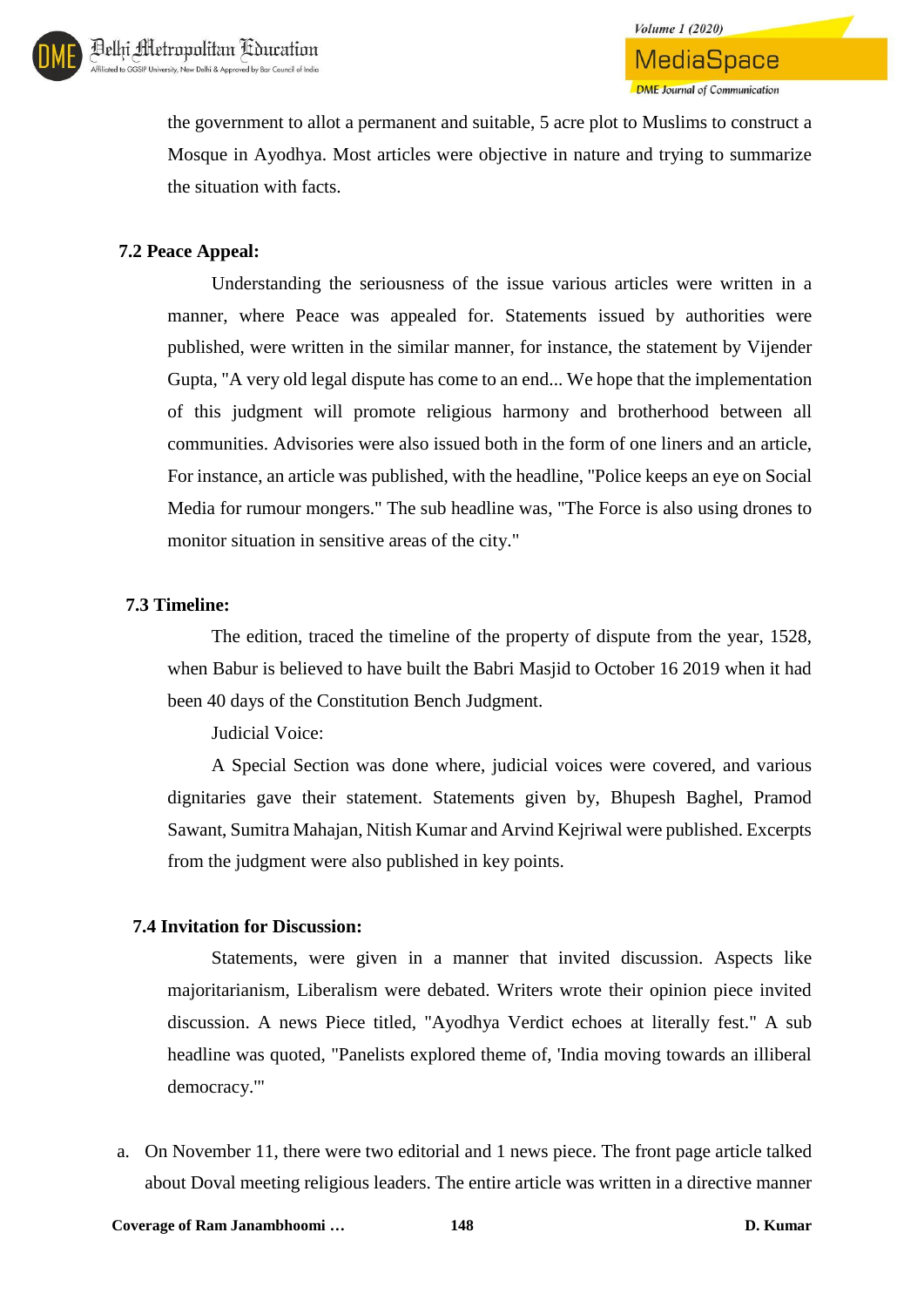### **Volume 1 (2020)** MediaSpace **DME** Journal of Communication

where statements issued was "certain anti-national and hostile elements…may attempt to exploit the situation to harm our national interest". The editorial was written in critical, analytical and inviting discussion where the lead says "The Supreme court of India has to be given wide latitude in its effort to address as unwelcome task: to resolve a dispute that has stirred up ancient resentments beyond the powers of a modern republican order to placate. It was a matter involving criminal trespass that should have been reversed by local administrative action. Once criminality was deterred, the underlying dispute should have been settled at the local civil court." Bringing the nation to a pace of discussion and analyzing the present situation, the writer Sukumar Muralidharan said a "finding of title", it pronounces, "cannot be based... on... Archaeological finding". Rather, the matter "must be decided on settled legal principles... applying evidentiary standards which govern a civil trial".

- b. On November 12, one news was published. The news was about the Reaction of Kashmir on the Supreme Court's ruling. The article was rather objective, the headline written was, "Valley remains silent on Ayodhya Verdict." The article presented the scenario of Valley because of the verdict. One Editorial was published, titled, "A missed Opportunity in Ayodhya." The article was written in a critical tone and divided in sub heads, "The essence of Judgment", "Dignity irrespective of Faith", "and Impact on the Republic". Statements, like, "It was a political dispute that became a social contestation that then landed up in courts as a dispute over a plot of land." The editorial was titled, "Several Positives for the Muslim Plaintiffs." The editorial was written by, Faizan Mustafa and Aymen Mohammed. The tone was set in a way, emotionally provocative way, the editorial opens with, "Though our judges, do take an oath to decide on cases, without fear or favor, in what looks to be an unprecedented act, the judge who authored this verdict preferred not to reveal his name. Even the author of the 116 page addendum has strangely kept his name secret." The editorial was full of human elements.
- c. On 13 November, there was 1 hard news published, titled with the headline, "Ayodhya, land exempted from Act: SC", the news was written in an informative objective manner. It had a request appeal to it, as it tried to, list out the provisions of the judgment and appealed to maintain the religious character and peace within the society.
- d. November 14 had one news article which was of a request appeal and there was an emotional appeal to it. It talked about saving and maintaining the integrity of faith.
- e. November 15 had 1 Editorial, titled, "Peace, bought by an unequal compromise" which run with a sub headline, "We must be wary of verdicts that align cleanly with what appears

**Coverage of Ram Janambhoomi … 149 D. Kumar**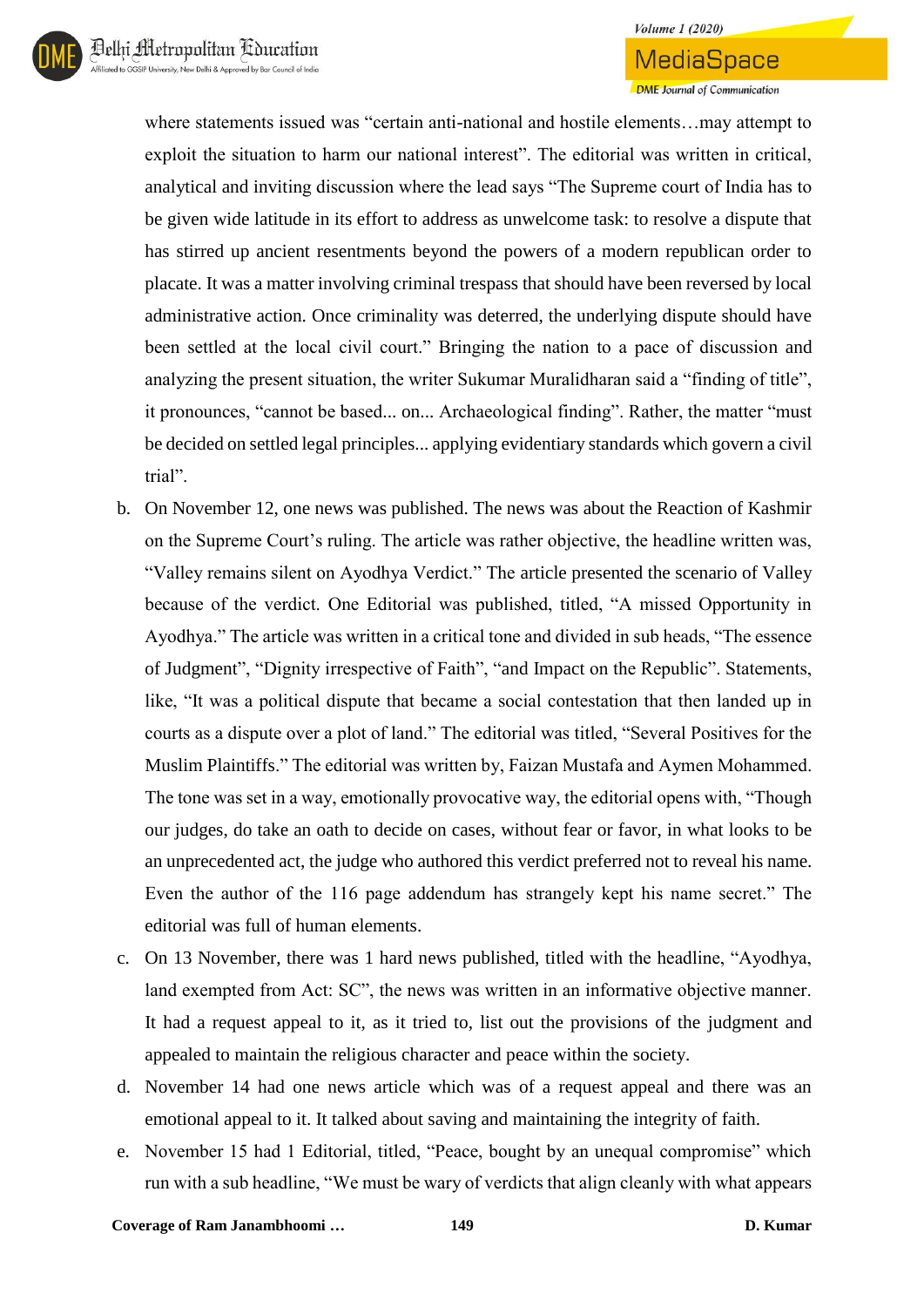

to be the dominant public sentiment at a given name." The editorial was critical in nature and included various statements of the order questioning the social relevance of the issue.

### **8. Conclusion**

On the basis of the research done the reporting done by 'The Hindu' is done mostly in an objective manner. The team tries to put forth the issue in an objective, analytical manner. They have used human appeal.

When applied on the norms, issued by PCI, it was found that reporting was well within the norms and hence followed the prerequisites of covering a sensitive issue. Nothing was exaggerated, people were kept informed and the integrity of the rule of law was maintained. Though certain editorials and opinion pieces were critical in nature, none seemed to emotionally sway the audience or disrespect the court, they simply opened the forum of public discussion by sharing facts objectively and then analysing them, presenting a balanced point of view.

There was no exaggeration of facts. Most of the days the tone of reporting was objective in nature with a rather analytical approach. Some days the tone selected was directive and tried to convince people to maintain peace on human grounds. All in all not much exaggeration was seen within the reporting.